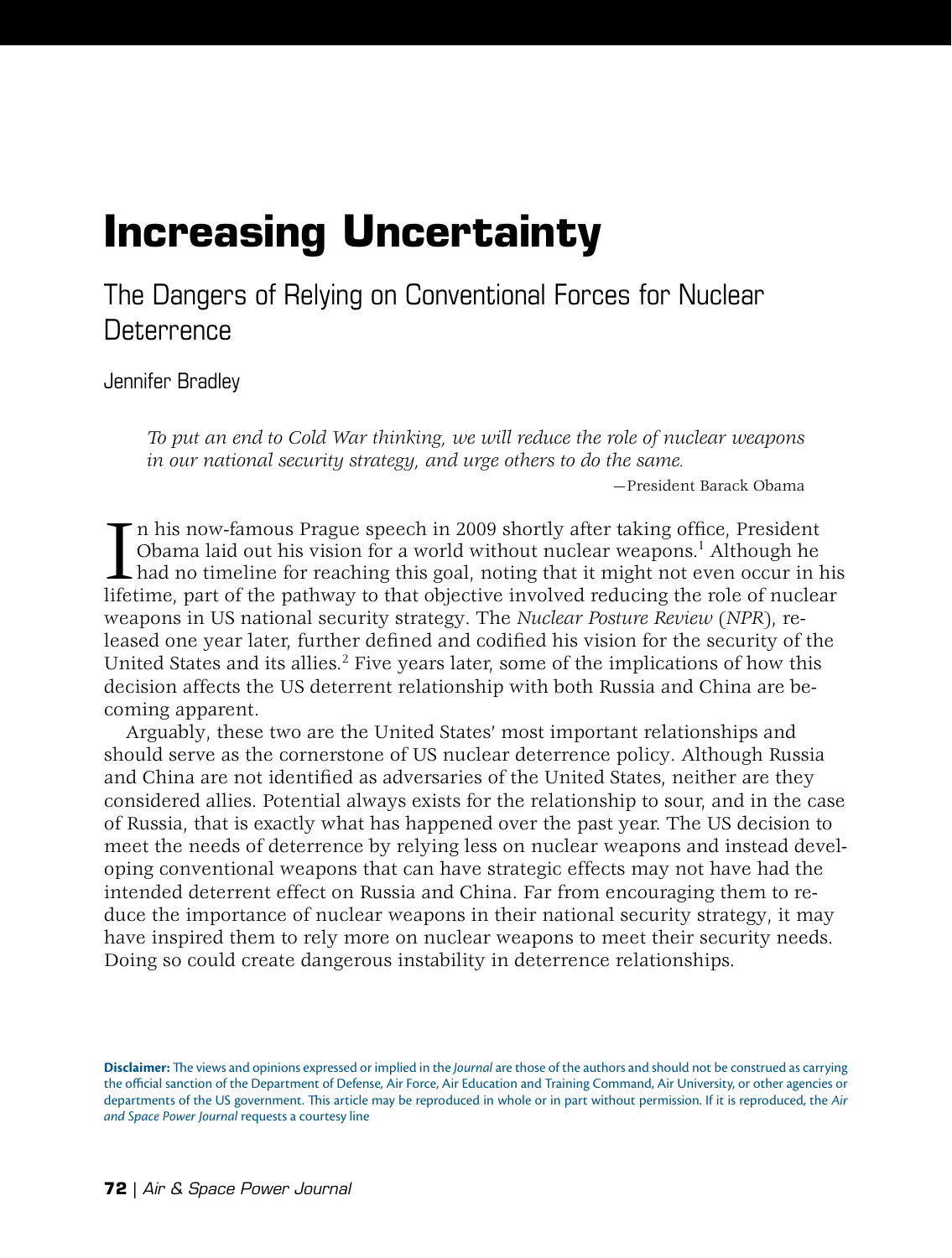

# The Simplicity of Deterrence Theory

Deterrence theory is beautiful in its simplicity. At its essence, the theory is a military strategy in which one power uses the threat of assured retaliation to convince an enemy not to attack. Some people have the misconception that deterrence did not come into existence until after the invention of nuclear weapons, but it has been used as a tool of statecraft, with varying degrees of success and failure, since ancient times.<sup>3</sup>

The destructive power of nuclear weapons brought deterrence theory to the forefront of US national security strategy. In 1946 Bernard Brodie commented on this phenomenon: "Thus far the chief purpose of our military establishment has been to win wars. From now on its chief purpose must be to avert them. It can have almost no other useful purpose."4 The dawn of the nuclear age spurred a tremendous amount of intellectual study and debate on deterrence as well as the ingredients necessary to achieve it. Deterrence became the cornerstone of US security strategy during the latter half of the twentieth century. However, debate on its relevance to twenty-first-century threats continues today.

## Precarious Challenge of Deterrence in Practice

As simple as deterrence is to define, its actual practice is far more complicated, having many potential pitfalls for failure, essentially because it is a psychological function in the mind of the adversary. Consequently, success is difficult to predict or prove, and deficiencies may become apparent only when deterrence fails. Further, the definition of deterrence theory is evolving to meet the challenges of the current security environment. Scholars recognized that the Cold War deterrence framework focused solely on deterring the Soviet Union and was inadequate to address the national security issues of the twenty-first century. Today, because the United States faces deterrence problems from multiple actors, our strategy needs to be "tailored to the perceptions, values, and interests of specific adversaries."5

An acknowledgment also exists that a cost-imposition deterrence strategy may prove inadequate to decisively influence a foe's decision making. The adversary considers more factors than simply the costs associated with a contemplated action. Rather, he compares the costs of a course of action to the benefits sought and examines the consequences of not acting. That is, even if an enemy believes that the costs are credible and will be incurred, deterrence can still fail because he perceives that the consequences of restraint are so much greater.6 This belief demands that our deterrence strategies consider adversary perceptions of both the costs and benefits of a course of action as well as those of restraint. Strategies should be tailored to decisively influence the opponent's decision making by credibly threatening to impose costs, deny benefits, and encourage restraint by convincing the actor that restraint will result in an acceptable outcome.7

As mentioned above, at its core, deterrence is a psychological function. Understanding the adversary, including his leadership characteristics, historical and cultural influences, decision-making structures and processes, and national security strategy and doctrine, is essential to crafting a deterrence strategy. Because deter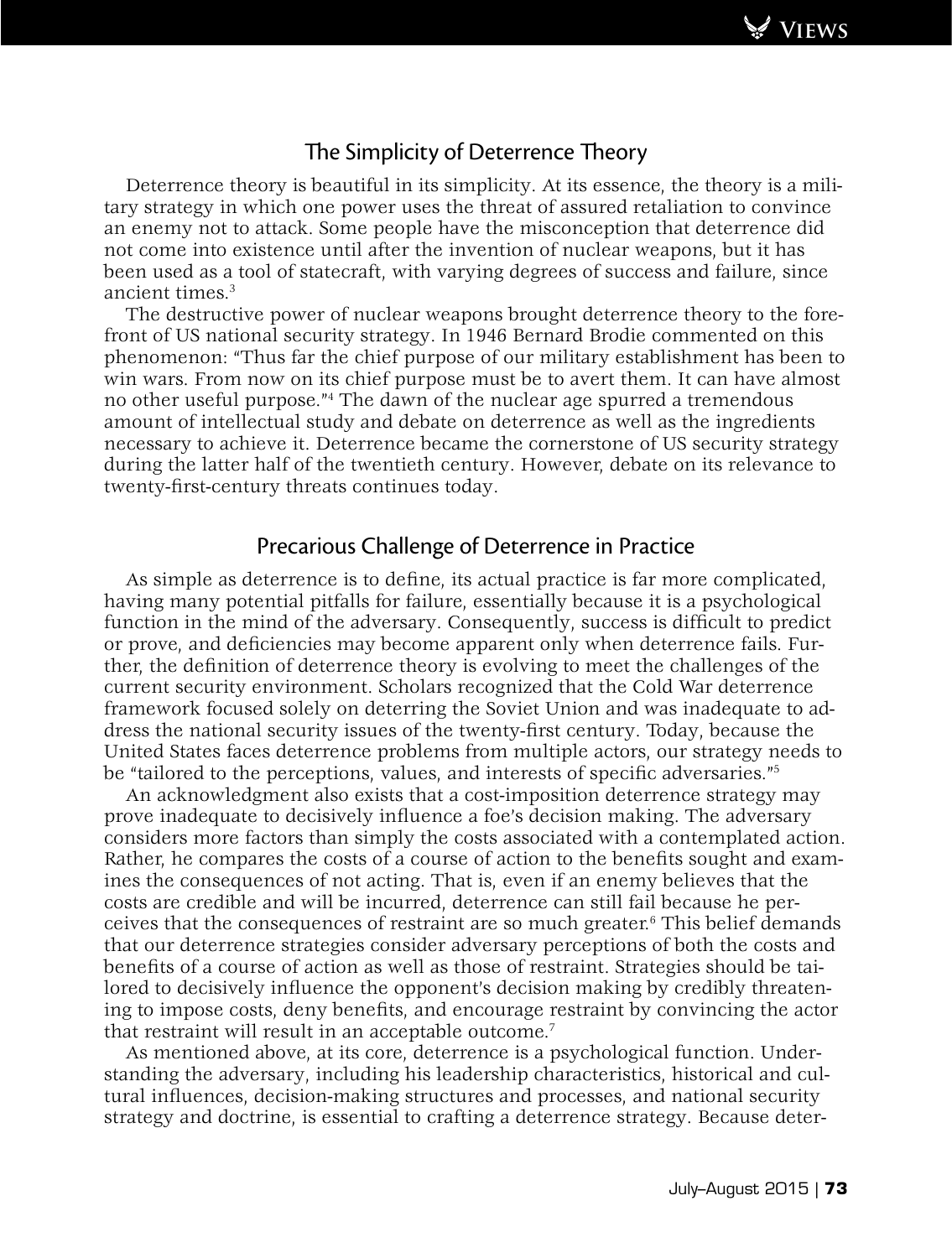rence happens in the mind of the enemy, "the requirements for deterrence will differ with each party that we might try to deter and may well differ in each circumstance or scenario."8 Further complicating the functioning of deterrence, the foe must understand the United States and comprehend its threats and communications, believing that they are credible and that the United States possesses the will to impose them.<sup>9</sup> Failure to consider the individual characteristics of an actor during development of a deterrence strategy increases the risks of failure.

## Reduced Emphasis on Nuclear Weapons

The first priority of the *NPR* was to reduce the dangers of nuclear proliferation and the threats of nuclear terrorism. Part of the road map to this goal involved diminishing the reliance on nuclear weapons in US security strategy. The rationale was that by demonstrating its commitment to downsizing the role and numbers of nuclear weapons, the United States would "persuade our NPT [Nuclear Non-Proliferation Treaty] partners to join with us in adopting the measures needed to reinvigorate the non-proliferation regime and secure nuclear materials worldwide against theft or seizure by terrorist groups."<sup>10</sup>

Part of the reasoning for this modification was the changing strategic environment in general and the beneficial relationships with Russia and China specifically. Both Obama's Prague speech and the *NPR* called for the "end of Cold War thinking" and extolled fundamental changes in the US-Russia relationship.11 The *NPR* went so far as to say that "Russia and the United States are no longer adversaries, and prospects for military confrontation have declined dramatically."12 For China, the *NPR* was less clear on how the US-China relationship was changing for the better. Instead, it focused on interdependence between the United States and China and mutual interests in reducing the risks associated with terrorism and the proliferation of weapons of mass destruction.13 The notion in the *NPR* was that the changing strategic environment created by an improved relationship with Russia and the interdependence with China meant that the United States no longer needed to rely on nuclear weapons to meet its security needs with regard to these two nuclear power relationships; furthermore, it maintained that this positive trajectory would continue.

## Increased Emphasis on Conventional Forces

To bridge the gap between the reduced reliance on nuclear weapons and capabilities needed to meet US security needs, the *NPR* proposed that the United States continue to strengthen its unrivaled conventional capabilities.14 Although the report declared that "the United States today has the strongest conventional military forces in the world [and that] our close allies and partners field much of the rest of the world's military power," it proposed additional capabilities to further increase the strength of US conventional forces.<sup>15</sup>

One of the conventional enhancements proposed was conventional long-range missiles. The United States began development of Conventional Prompt Global Strike (CPGS) doctrine in 2003 and continues to pursue it today, with plans to in-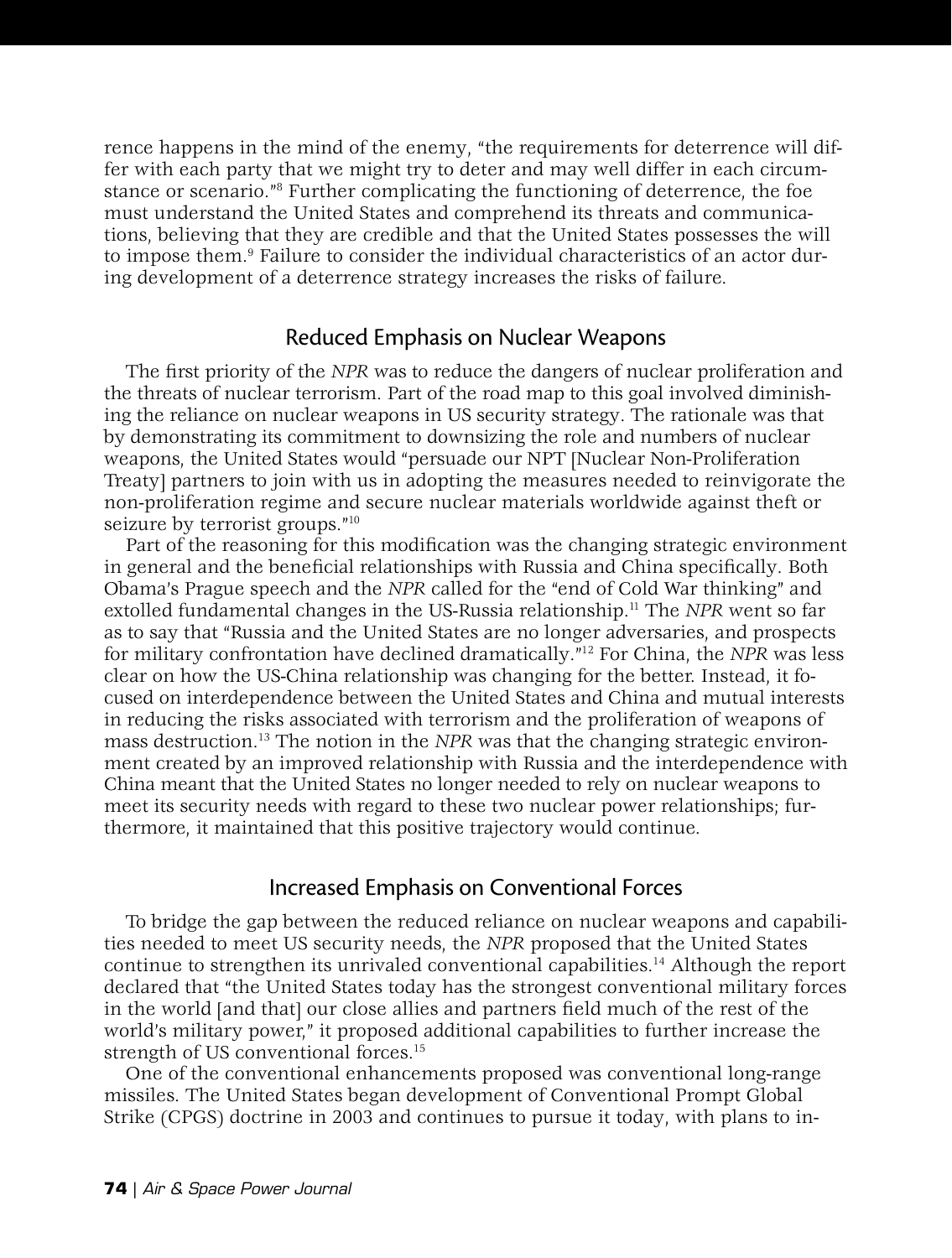

vest approximately \$2 billion between 2011 and 2016.16 CPGS could hit targets anywhere on the earth within an hour. Its weapons could be based either in the United States or on submarines at sea, giving the US military a conventional precisionstrike capability that could be delivered in a short amount of time.<sup>17</sup>

According to the Global Zero US Nuclear Policy Commission, the increased lethality and precision of advanced conventional weapons allow the United States to hold at risk enemy targets that, at one time, were susceptible only to nuclear weapons. Furthermore, the commission observed that these weapons would have a greater deterrent effect because they were more "usable" than nuclear weapons. Moreover, the commission's research showed that a significant number of targets in Russia and China, once vulnerable only to US nuclear weapons, would be threatened by precision conventional forces.18 Additionally, as US capabilities and investments improve, more targets would become vulnerable to conventional capabilities, enabling the administration to reduce the role of nuclear weapons even further.

The significance of the assertions of the commission's report is the suggestion that nuclear weapons could be replaced by advanced US conventional capabilities having the same strategic-level effects but with more usable weapons.<sup>19</sup> However, missing from the report was an assessment of how Russia or China would interpret such a change in US deterrence posture.

## Foreign Perspective

The security environment has changed dramatically in the five years since the *NPR*'s publication—but not for the better, as the policy document hoped for. Although the downturn in the security environment cannot be correlated to the change in US nuclear policy, some dangerous implications regarding both Russia and China are linked to the United States' decision to lower its emphasis on nuclear weapons in its security strategy. Arguably, the nuclear deterrent relationships with Russia and China are the ones most important to the United States, so it is imperative to continue to monitor their health and status.

As the *NPR* has been implemented over the last five years and the United States has decreased its emphasis on nuclear weapons while increasing its investment in advanced conventional weapons, Russia and China have responded in ways that the US government may not have anticipated. As outlined above, deterrence occurs in the mind of the adversary, and as adjustments to deterrence policy and strategy occur, they should be evaluated to determine their effect on the enemy's decision making.

### *Russian Perspective*

Much was made in the *NPR* of the improved dealings between the United States and Russia. With the end of the Cold War rivalry, the United States no longer needed to rely on nuclear weapons to meet its security needs. Further, even though it recognized the policy differences that remained between both nations and that Russia continued to modernize its nuclear forces, the growing cooperation between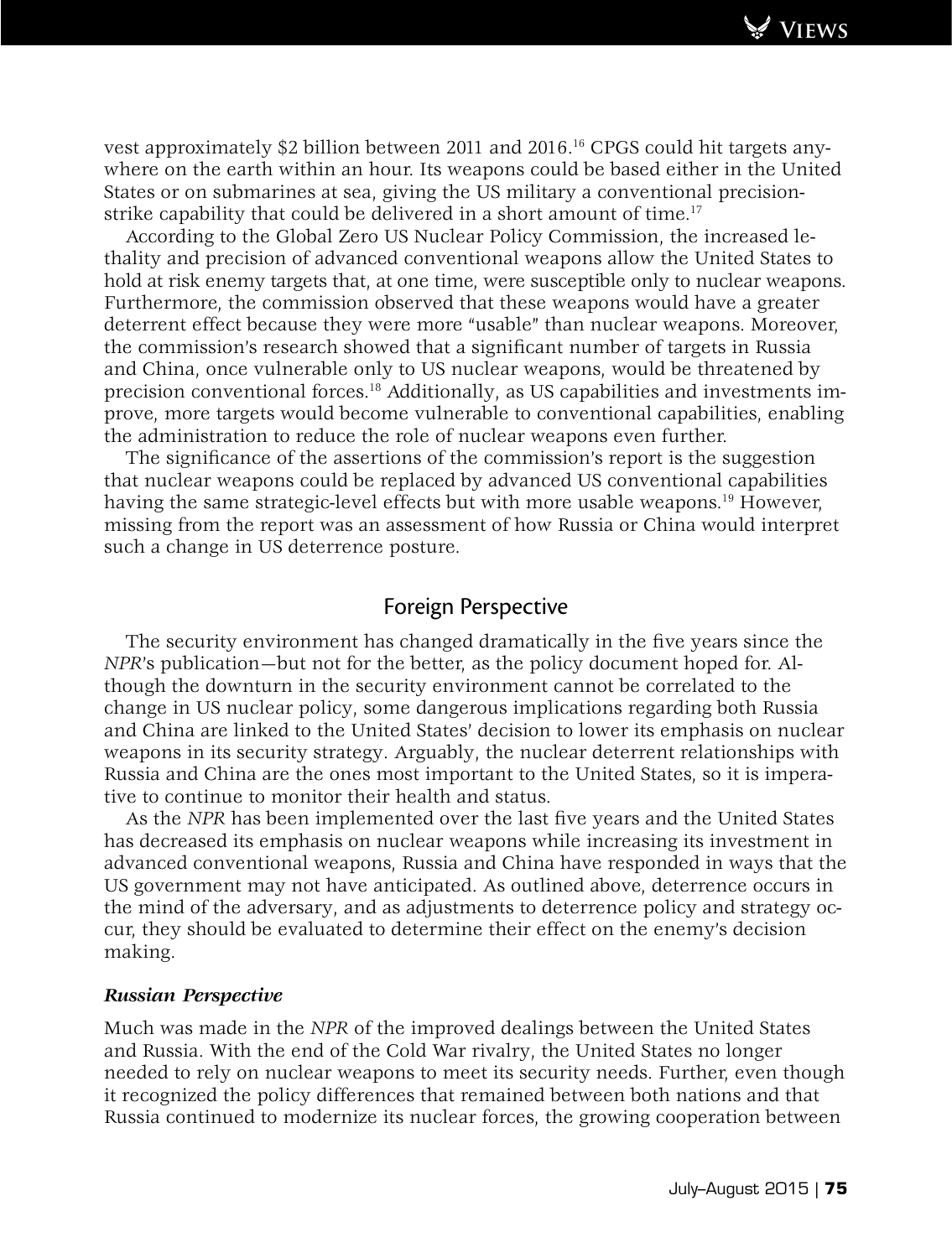the United States and Russia on shared interests as well as the low probability of conflict was enough for the *NPR* to declare that Russia was no longer an enemy.<sup>20</sup>

As glowingly as the *NPR* painted the affiliation between the United States and Russia, it is clear that Russia did not view the relationship in the same light. Anti-Americanism has a long tradition in the former Soviet Union and continues in modern Russia. Prior to the US-led "reset" in US-Russia relations in 2009, Russian leaders consistently referred to the United States as their principal adversary.21 Further, the Russians believed they were under threat by the North Atlantic Treaty Organization (NATO), led by the United States.22 This perception of the United States remained consistent after the reset, and, in fact, the relationship has deteriorated.

After the collapse of the Soviet Union, Russia's conventional military capabilities atrophied and deteriorated. In 2000 to compensate for perceived conventional weakness, Russian military doctrine potentially lowered the threshold for nuclear use, declaring that Russia "keep[s] the right to use nuclear weapons in response to the use of nuclear weapons or other WMD [weapons of mass destruction] against Russia or its allies, as well as in response to large-scale conventional aggression in critical situations for Russian national security. $^{n_{23}}$  Russia released an updated nuclear doctrine just prior to the release of the *NPR*. It did not significantly raise the threshold for nuclear use, observing that Russia reserved the right to use nuclear weapons "in the event of aggression against the Russian Federation involving the use of conventional weapons when the very existence of the state is under threat."<sup>24</sup>

Russia has witnessed the United States and its allies use their conventional military power successfully and repeatedly since the first Gulf War in 1991. The dichotomy between the United States' and Russia's conventional military power has led Russia to depend on its nuclear forces to deter not only nuclear attack but also conventional conflict with the United States. Further, as the United States develops conventional weapons capable of executing strategic missions, coupled with missile defenses, Russian leaders fear that such developments would negate their ability to retaliate and successfully deter the United States.<sup>25</sup> The latest version of Russian military doctrine, released in 2014, articulates this fear: "The creation and deployment of global strategic antiballistic missile systems that undermines the established global stability and balance of power in nuclear missile capabilities, the implementation of the 'prompt strike' concept, intent to deploy weapons in space and deployment of strategic conventional precision weapons" are among the major foreign threats.<sup>26</sup>

Russia places very high value on its nuclear arsenal. Without it, Russia's leadership recognizes that the nation is fundamentally weak. Its status as a nuclear peer to the United States makes it "a state of significance, interest, or consequence."27 As such, Russia has made modernizing its strategic forces one of the country's highest priorities. Part of this modernization program includes development of a class of nuclear weapons eliminated with the signing of the Intermediate-Range Nuclear Forces Treaty in 1987. Evidence of a Russian treaty violation dates back to 2007, but the United States did not formally charge Russia with misconduct until 2014.<sup>28</sup> The treaty banned ground-launched ballistic and cruise missiles with ranges between 500 to 5,000 kilometers. Such missiles can execute short-warning attacks on strategic targets throughout European NATO countries.29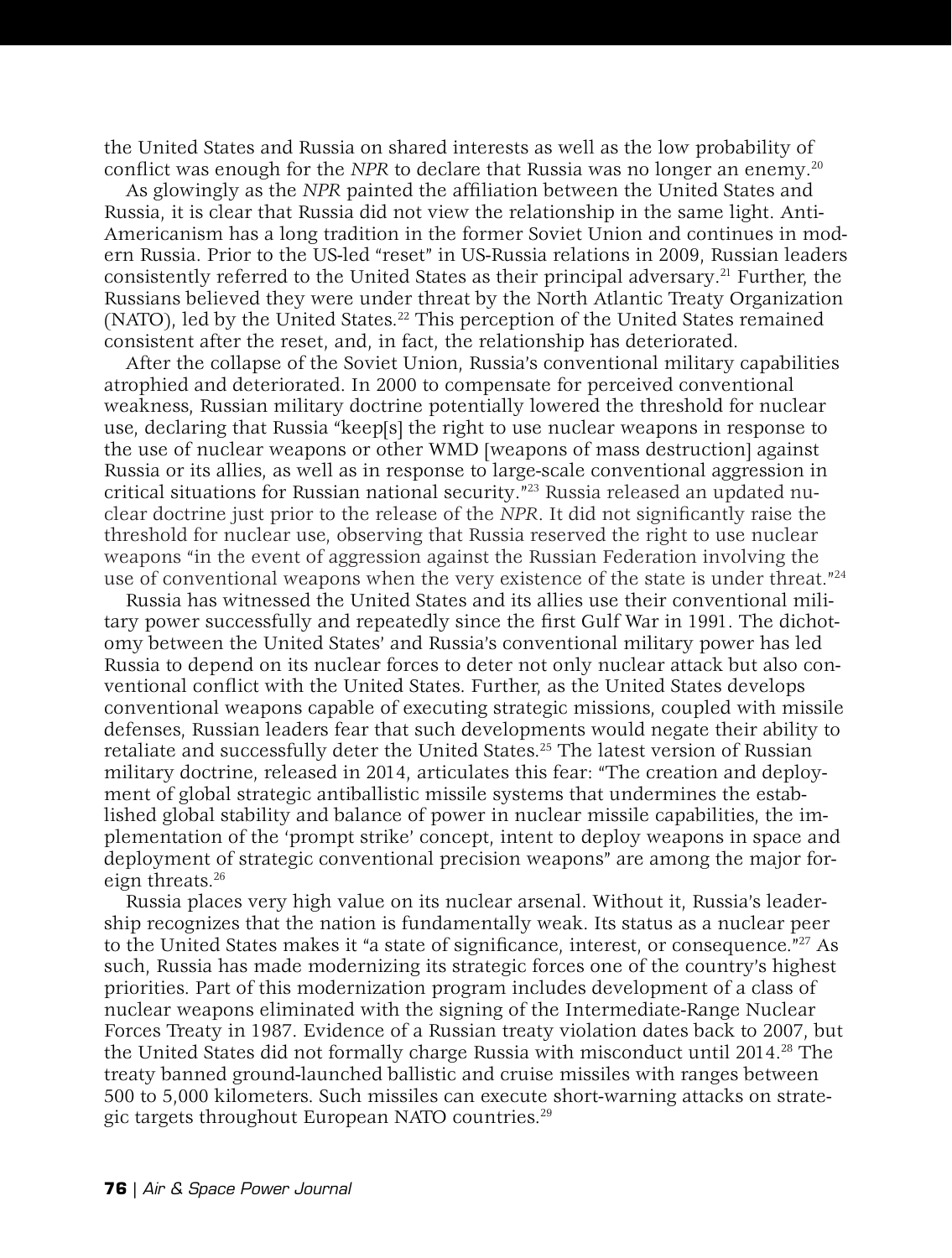The value that Russia places on its status as a nuclear power was brought into sharp relief after its annexation of Crimea from Ukraine in 2014. On multiple occasions, Russian leadership used nuclear signaling, such as President Vladimir Putin declaring that "Russia is one of the most powerful nuclear nations" as a way of deterring the United States and NATO from intervening.<sup>30</sup> Further, Russian foreign minister Sergei Lavrov stated that Russia could deploy nuclear weapons to Crimea without violating international law since the region was now part of Russia.<sup>31</sup> Russia continues to signal with its nuclear weapons, conducting large-scale nuclear exercises, probing the defenses of NATO allies with nuclear-capable bombers, and issuing statements regarding Russia's nuclear readiness.

## *Chinese Perspective*

The *NPR* paid much less attention to the deterrent relationship between the United States and China. Whether this tack was a function of asymmetry in the size of the two nuclear arsenals remains uncertain. China's nuclear arsenal is significantly smaller than that of the United States, but the *NPR* did acknowledge that China lacks transparency regarding its nuclear programs and is undertaking a wholesale modernization, both in quality and quantity, of its nuclear weapons arsenal. The policy document points out that China's future strategic intentions were unclear regarding both the strategy and doctrine that guide its nuclear deterrent force, as well as the eventual size and scope of those forces. The *NPR* addressed the interdependence between the United States and China, "their shared responsibilities for addressing global security threats," and the need to promote strategic stability with China without ever defining the necessary ingredients for strategic stability or how it can be realized.<sup>32</sup>

China maintains a "no-first-use" policy for its nuclear weapons. That is, the country bases its deterrence on the ability to have a secure second-strike capability—a policy consistently in effect since China acquired nuclear weapons in 1964.33 Although US policy makers debate the veracity of China's no-first-use pledge, that nation's small nuclear force supports a counterstrike capability.<sup>34</sup> However, the size and capability of that force are changing to meet China's security needs. Further, its no-first-use promise appears under debate in the People's Liberation Army (PLA). According to Maj Gen Yao Yunzhu, "Speculations on a possible change to the [nofirst-use] policy have not been conjured up without reason."35

Why the potential change in China's nuclear posture and doctrine? According to Chinese military writing, the United States is the main nuclear adversary that China must account for, and "China views advances in . . . [US] ISR [intelligence, surveillance, and reconnaissance], conventional precision strike, and missile defense capabilities as potential threats to the credibility of its nuclear deterrent."36 It is not the United States' advanced and superior nuclear capabilities that China perceives as undermining its nuclear deterrent but US advances in conventional capabilities.

How then did China react to the *NPR*'s call to reduce US reliance on nuclear weapons and invest in conventional capabilities to bridge that gap in America's security needs? Chinese civilian and military strategists have regularly and consis-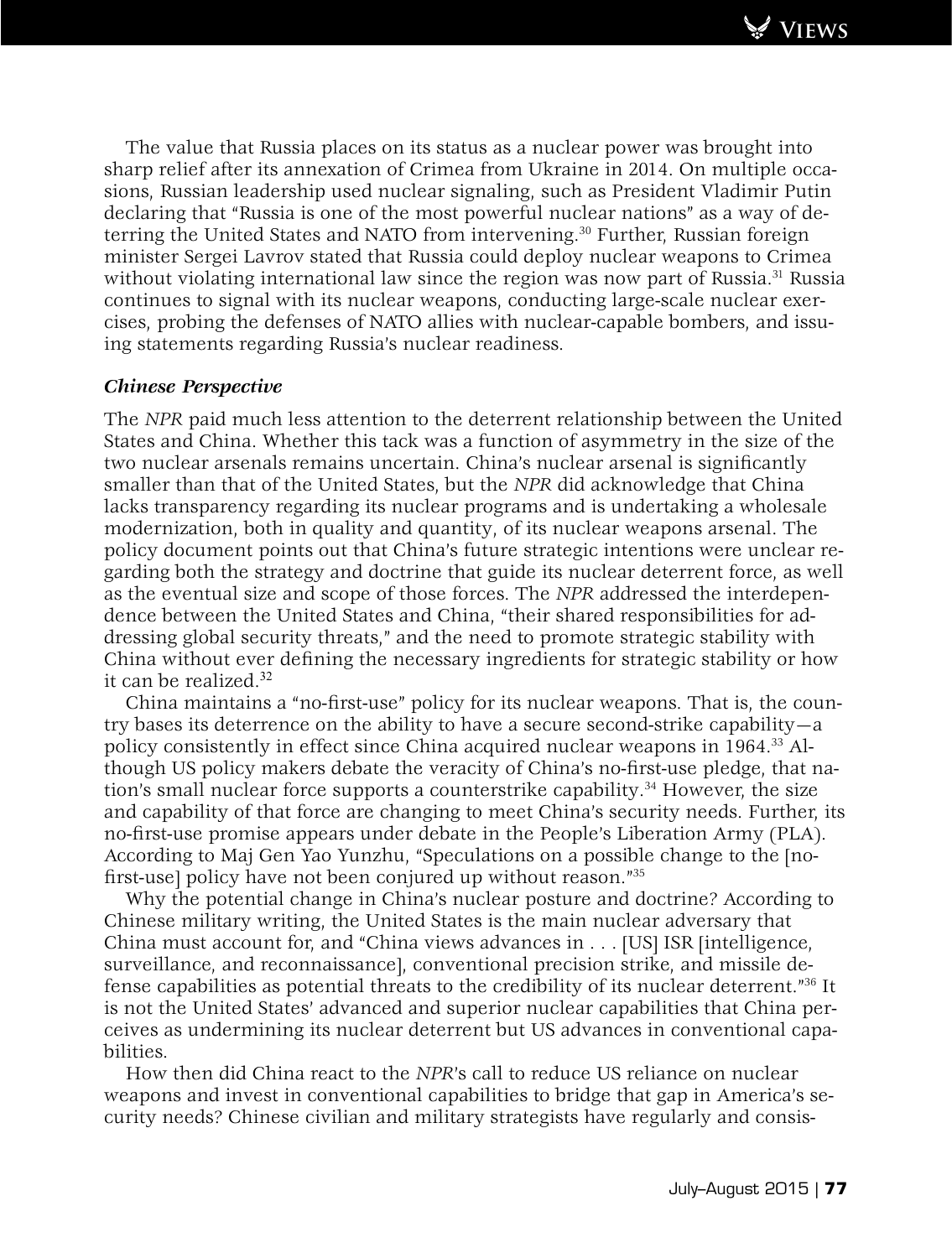tently communicated their concern about a US conventional attack negating China's strategic deterrent prior to the US release of the *NPR* in 2010.37 After publication of that document, Chinese analysts suggested that the US decision to invest in conventional capabilities such as CPGS was part of the United States' desire to seek "absolute security" and maintain its military supremacy. Chinese analysts fear that these advanced conventional capabilities designed by the United States to meet its nuclear deterrence needs are not constrained by the "nuclear taboo" and, in fact, are more usable.38

The Chinese believe that the very usability of advanced conventional weapons designed to perform a deterrence role actually undermines nuclear deterrence and causes other nations to rely more on their nuclear weapons arsenals because they cannot compete with the United States conventionally. Chinese analysts also fear a global conventional-weapons arms race, and some analysts warn that "a world free of nuclear weapons may open the door to the resumption of a large-scale conventional war."39

The most worrisome development from China comes from *The Science of Military Strategy* (December 2013), published to inform Chinese military professionals of how the "People's Liberation Army (PLA) perceives military development in China and around the world" and to offer a framework for the PLA to address them.40 In that publication, the authors outline China's concern that its limited nuclear force is vulnerable to a first strike that would negate any ability to execute a retaliatory strike. To address this issue, the authors suggest that China may decide to launch on warning of an impending nuclear attack.<sup>41</sup> Such a decision increases the possibility of an accidental nuclear launch, given the difficulties in characterizing the type of incoming attack or the dangers of a malfunction in the early warning system.

Finally, the *NPR* repeatedly calls for the need to promote strategic stability with China. However, although that concept has been used in the context of nuclear relations for decades, it has no common, universally accepted definition.42 Further, it also means that China's concept of what constitutes strategic stability may be different than that of the United States, possibly leading to a misunderstanding. Chinese scholars have recognized this disconnect, noting that US "experts have not given serious consideration to what the true meaning of strategic stability is, and have not adequately prepared to achieve strategic stability with China."43

Although it is not the only component of strategic stability, the Chinese perceive changes in the US nuclear posture as a threat to that stability.44 Specifically, Chinese analysts have repeatedly insisted that US advanced conventional capabilities, including CPGS coupled with ballistic missile defense, represent a direct threat to China's secure second-strike capabilities. Therefore, Chinese analysts perceive a major contradiction in the *NPR*. "Advocacy for military capabilities that are seen to be detrimental to strategic stability in the same document that promotes strategic stability ultimately represents a circular logic" that if not addressed will make it difficult for China to participate in talks meant to promote strategic stability.<sup>45</sup>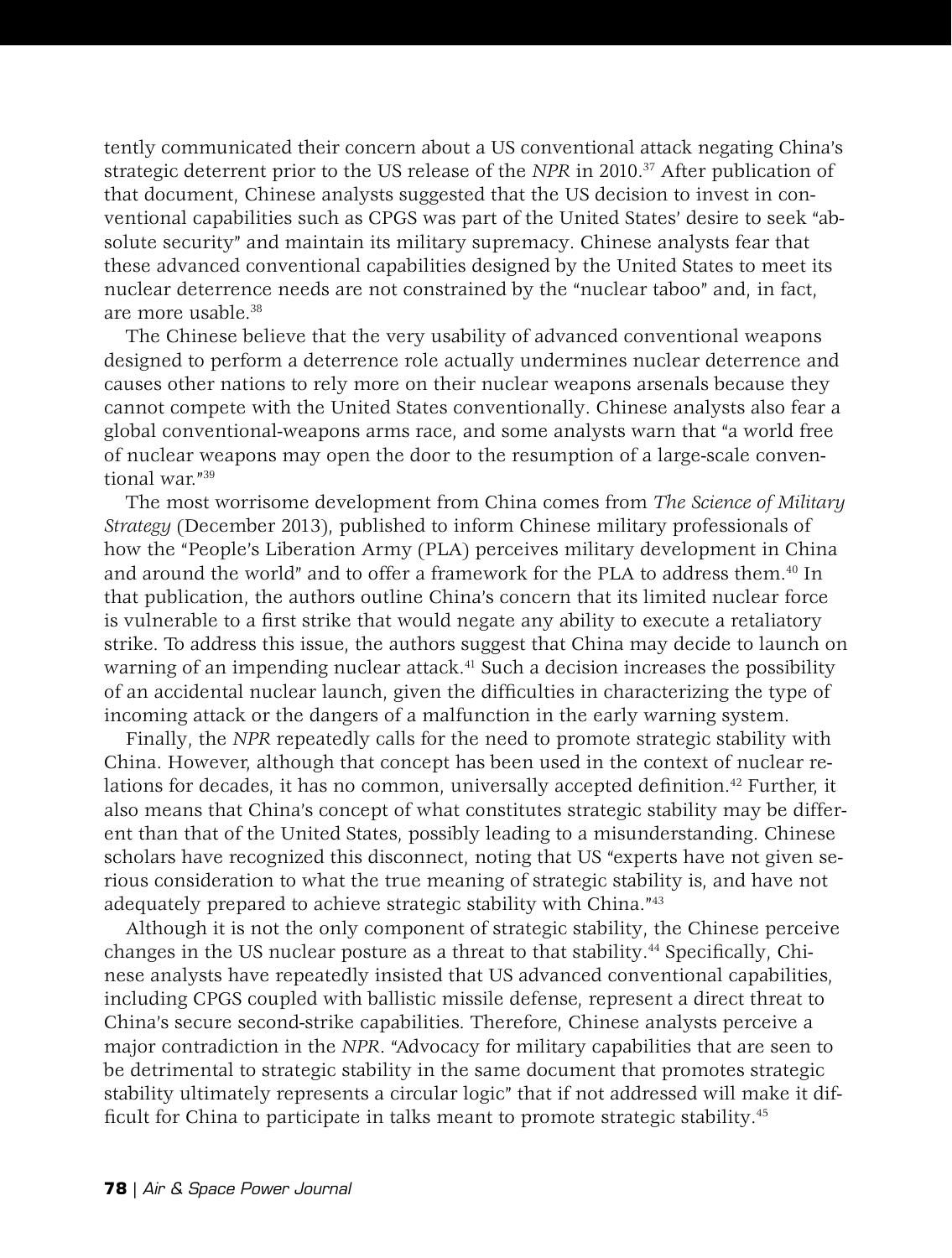

### *Implications for Nuclear Deterrence*

A gulf exists between how the United States and Russia/China view the value of nuclear weapons. These adversarial perceptions are well documented, predating the development and release of the *NPR*, but were not taken into account during drafting of the new policy. The US decision to rely less on nuclear weapons to meet its national security needs, instead bridging the gap with advanced conventional capabilities, did not have the desired effect on our adversaries. Instead of inspiring confidence, it reinforced some of their worst fears.

The *NPR* overstated the improvement in US-Russia relations, and the US declaration that Russia was not an enemy did not consider how Russia viewed the relationship. Failure to take into account that country's deep-seated suspicion of the United States invalidated the *NPR*'s assumption that improved ties would allow the United States to rely less on nuclear weapons. Further, US policy and Russian policy do not agree on the usability of nuclear weapons. The US desire to decrease the role of nuclear weapons and compensate with conventional weapons suggests that US policy makers do not feel that nuclear weapons are usable. However, this perception contrasts with Russia's nuclear doctrine and statements, which have been consistent for well over a decade, that these weapons are quite usable. These differences are further emphasized as the United States debates unilateral reduction in nuclear capabilities while Russia violates a landmark arms-control treaty to increase the types and capabilities of its nuclear arsenal to gain a strategic advantage.<sup>46</sup> This situation creates a dangerous divide that has the potential for miscalculation and deterrence failure.

Both Russia and China are concerned with US use of advanced conventional capabilities in a strategic manner to negate their nuclear deterrent. According to the *NPR*, the United States has the strongest conventional capabilities in the world and an alliance system that further augments those capabilities. America has also demonstrated its willingness to use conventional power repeatedly over the last 25 years. The very usability of conventional precision-strike weapons capable of creating effects once reserved only for nuclear forces undermines deterrence by creating or reinforcing perceptions in our adversaries that their nuclear forces are vulnerable and that the United States may have an incentive to strike them. Both China and Russia are reevaluating their nuclear doctrines and relying more on nuclear weapons to counter this perceived threat.

## Conclusion

From nuclear weapons' pinnacle of importance at the end of the Cold War to today, the United States has steadily decreased the attention paid to its nuclear arsenal and strategy, but nuclear deterrence has not decreased in its overall importance. It is clear that our adversaries place much more value in their nuclear arsenals than does the United States, precisely to deter America's unmatched conventional power. The US decision to rely more on conventional weapons to achieve nuclear deterrence has created dangerous potential for miscalculation in its deterrent relationships with Russia and China.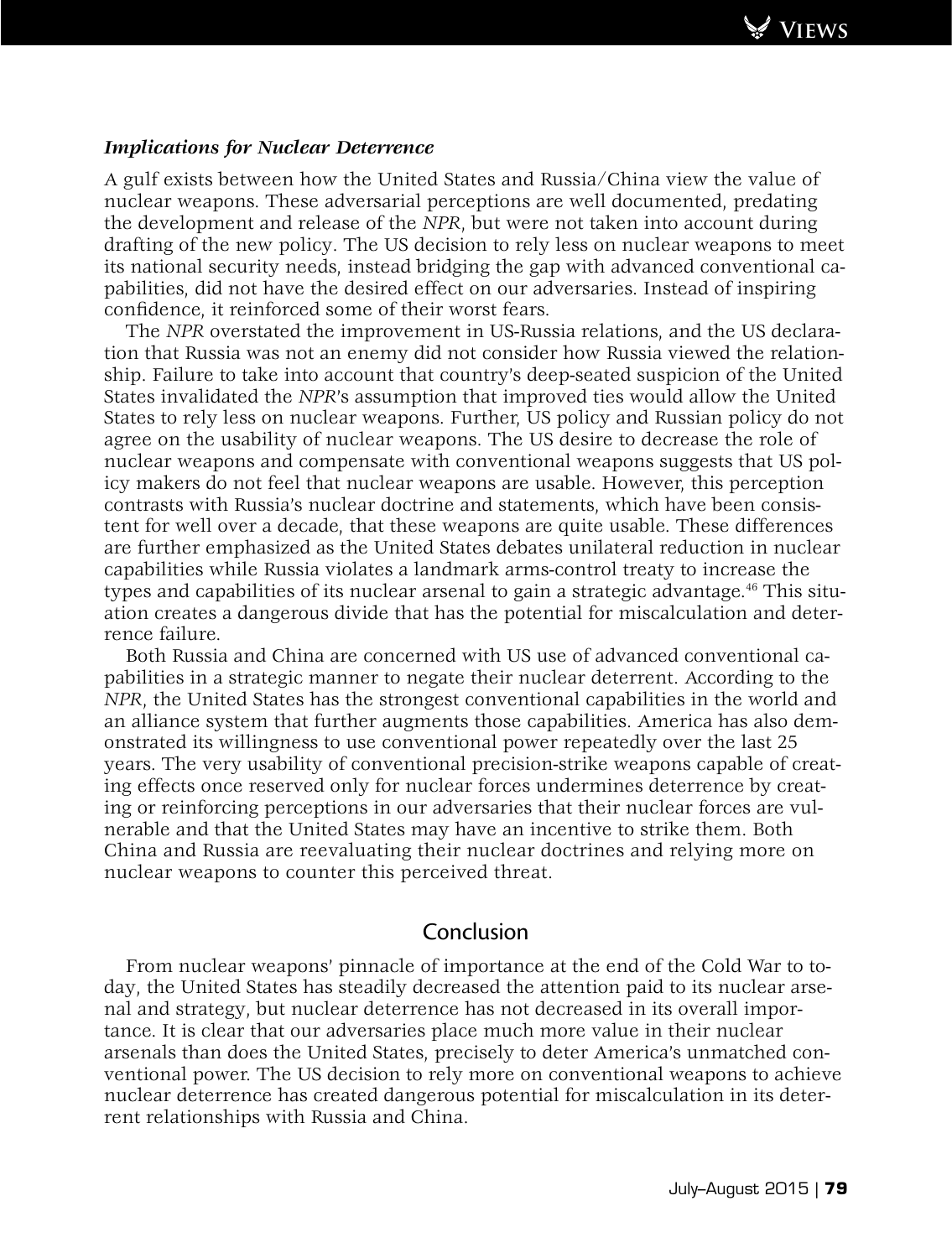The United States has fallen into a "mirror imaging" trap by assuming that other nations place the same low value on nuclear weapons that it does and that they have the same priority of reaching "Global Zero." The Obama administration has even gone so far as to recommend unilateral nuclear reductions, which were made outside arms-control negotiations with Russia.47 Part of this policy is that other nuclear-armed nations will follow the US example and choose to reduce the size of their nuclear arsenal. This assumption does not take into account how our opponents interpret their security environment and the role that nuclear weapons play in safeguarding their interests.

Relations with other nuclear powers have been fairly cooperative and benign since the end of the Cold War. Crises that arose were managed, and peaceful solutions have been negotiated, contributing to the mistaken belief that nuclear weapons are no longer relevant. However, could it be that those weapons encourage leaders to be benign and cooperative?48 In 1946 J. Robert Oppenheimer reflected that "it did not take atomic weapons to make man want peace. But the atomic bomb was the turn of the screw. It has made the prospect of war unendurable."49 That is, far from being unusable, nuclear weapons are used every day to encourage compromise in international relations because failure to compromise may lead to the unthinkable.

In drafting the *NPR*, the US government failed to consider the perceptions of our adversaries or to tailor strategy to the unique threat that each poses. As we have pointed out, deterrence is a psychological function in the mind of the adversary. Failure to acknowledge and account for how our enemies view their security environment, their relationship with the United States, their unique history and culture, or the value they place on nuclear weapons to meet their security needs has made our deterrence relationships potentially less stable. Increasing our emphasis on conventional weapons that adversaries view as more usable and a threat to their nuclear arsenals has caused them to feel insecure. To counter this trend, they have modernized and increased the size of their arsenals and rely more on nuclear weapons to meet their security needs.

Nuclear deterrence has always been a risky proposition, and the fact that it has not failed in the past 70 years may have as much to do with our deterrence strategy as plain luck. But as risky as relying on nuclear deterrence is, it is still the "least bad" option and has not lost its relevance. Therefore, it is important that we strive to understand our adversaries as we develop and implement our nuclear-deterrent strategies so that we do not undermine its effectiveness. Nuclear deterrence may be much more fragile than any of us realize. It is imperative that we do not take the "nuclear taboo" for granted by assuming that our adversaries place the same value on the relevance of nuclear weapons that we do.

Finally, in 1960 Herman Kahn came under heavy criticism for his book *On Thermonuclear War* (Princeton University Press, 1960) in which he outlined the possibility of enduring a nuclear war, reducing its likelihood, and coping with the consequences. In response to the criticism, he wrote, "In our times, thermonuclear war may seem unthinkable, immoral, insane, hideous, or highly unlikely, but it is not impossible."50 Today, because it is still not impossible, we must continue to think and learn about the complexities of these issues as the strategic environment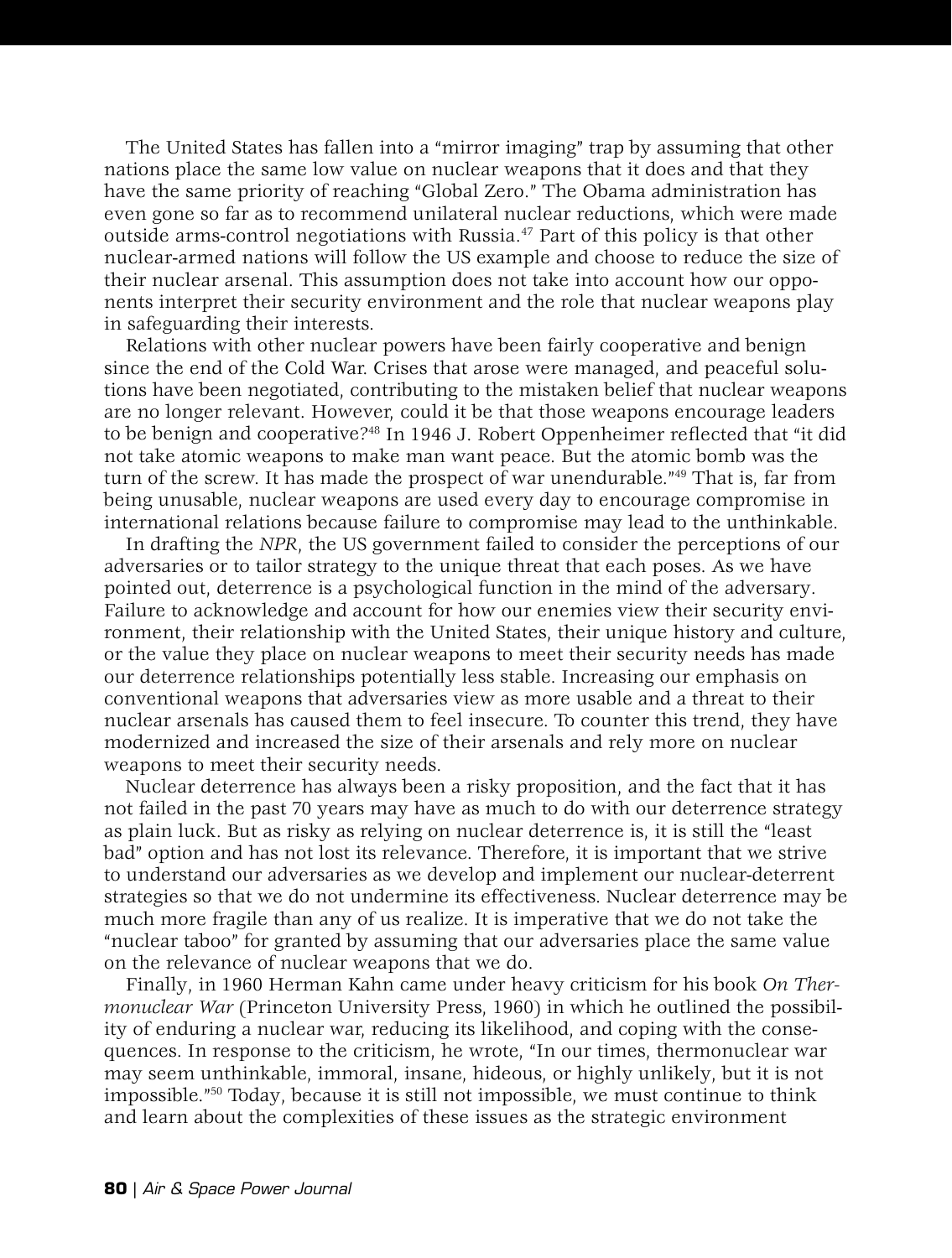**Views**

changes, and we must make the effort to understand our adversaries in order to maintain and nurture nuclear deterrence today and in the future.  $\bullet$ 

#### **Notes**

1. "Remarks by President Barack Obama, Hradcany Square, Prague, Czech Republic" (Washington, DC: White House, Office of the Press Secretary, 5 April 2009), http://www.whitehouse.gov/the\_press \_office/Remarks-By-President-Barack-Obama-In-Prague-As-Delivered.

2. Department of Defense, *Nuclear Posture Review Report* (Washington, DC: Department of Defense, April 2010), http://www.defense.gov/npr/docs/2010%20Nuclear%20Posture%20Review%20Report.pdf.

3. Keith B. Payne, *The Great American Gamble: Deterrence Theory and Practice from the Cold War to the Twenty-First Century* (Fairfax, VA: National Institute Press, 2008), 20.

4. Bernard Brodie, ed., *The Absolute Weapon: Atomic Power and World Order* (New York: Harcourt, Brace, 1946), 76.

5. Department of Defense, *Deterrence Operations Joint Operating Concept*, version 2.0 (Washington, DC: Department of Defense, December 2006), 3, http://www.dtic.mil/doctrine/concepts/joint\_concepts /joc\_deterrence.pdf.

6. Gen Kevin Chilton and Greg Weaver, "Waging Deterrence in the Twenty-First Century," *Strategic Studies Quarterly* 3, no. 1 (Spring 2009): 34.

7. Department of Defense, *Deterrence Operations Joint Operating Concept*, 3.

8. M. Elaine Bunn, "Can Deterrence Be Tailored?," *Strategic Forum*, no. 225 (January 2007): 3.

9. Keith B. Payne, "Maintaining Flexible and Resilient Capabilities for Nuclear Deterrence," *Strategic Studies Quarterly* 5, no. 2 (Summer 2011): 14.

10. Department of Defense, *Nuclear Posture Review Report*, 7.

11. "Remarks by President Barack Obama."

12. Department of Defense, *Nuclear Posture Review Report*, iv.

13. Ibid.

14. Ibid., 17.

15. Ibid., 45.

16. Kevin Kallmyer, *Assessing Implementation of the 2010 Nuclear Posture Review* (Washington, DC: Center for Strategic and International Studies, June 2011), 16, http://csis.org/files/publication/110826 \_NPR\_Imp.pdf.

17. Amy F. Woolf, *Conventional Prompt Global Strike and Long-Range Ballistic Missiles: Background and Issues*, CRS Report R41464 (Washington, DC: Congressional Research Service, 6 February 2015), 1, https://fas.org/sgp/crs/nuke/R41464.pdf.

18. Global Zero, *Global Zero U.S. Nuclear Policy Commission Report: Modernizing U.S. Nuclear Strategy, Force Structure and Posture* (Paris: Global Zero, May 2012), 2, 11, http://www.globalzero.org/files /gz\_us\_nuclear\_policy\_commission\_report.pdf.

19. Ibid., 6.

20. Department of Defense, *Nuclear Posture Review Report*, 4, 15.

21. Ariel Cohen and Helle C. Dale, "Russian Anti-Americanism: A Priority Target for U.S. Public Diplomacy," Heritage Foundation, 24 February 2010, http://www.heritage.org/research/reports/2010/02 /russian-anti-americanism-a-priority-target-for-us-public-diplomacy.

22. Jacob W. Kipp, "Russia's Nuclear Posture and the Threat That Dare Not Speak Its Name," in *Russian Nuclear Weapons: Past, Present, Future*, ed. Stephen J. Blank (Carlisle, PA: Strategic Studies Institute, November 2011), 468–69, http://www.strategicstudiesinstitute.army.mil/pdffiles/PUB1087.pdf.

23. Dale R. Herspring, "Russian Nuclear and Conventional Weapons: The Broken Relationship," in Blank, *Russian Nuclear Weapons*, 9.

24. Jonah Friedman, "Russia's Nuclear Forces and Doctrine," Center for Strategic and International Studies, 19 July 2011, http://csis.org/blog/russias-strategic-nuclear-forces-and-doctrine.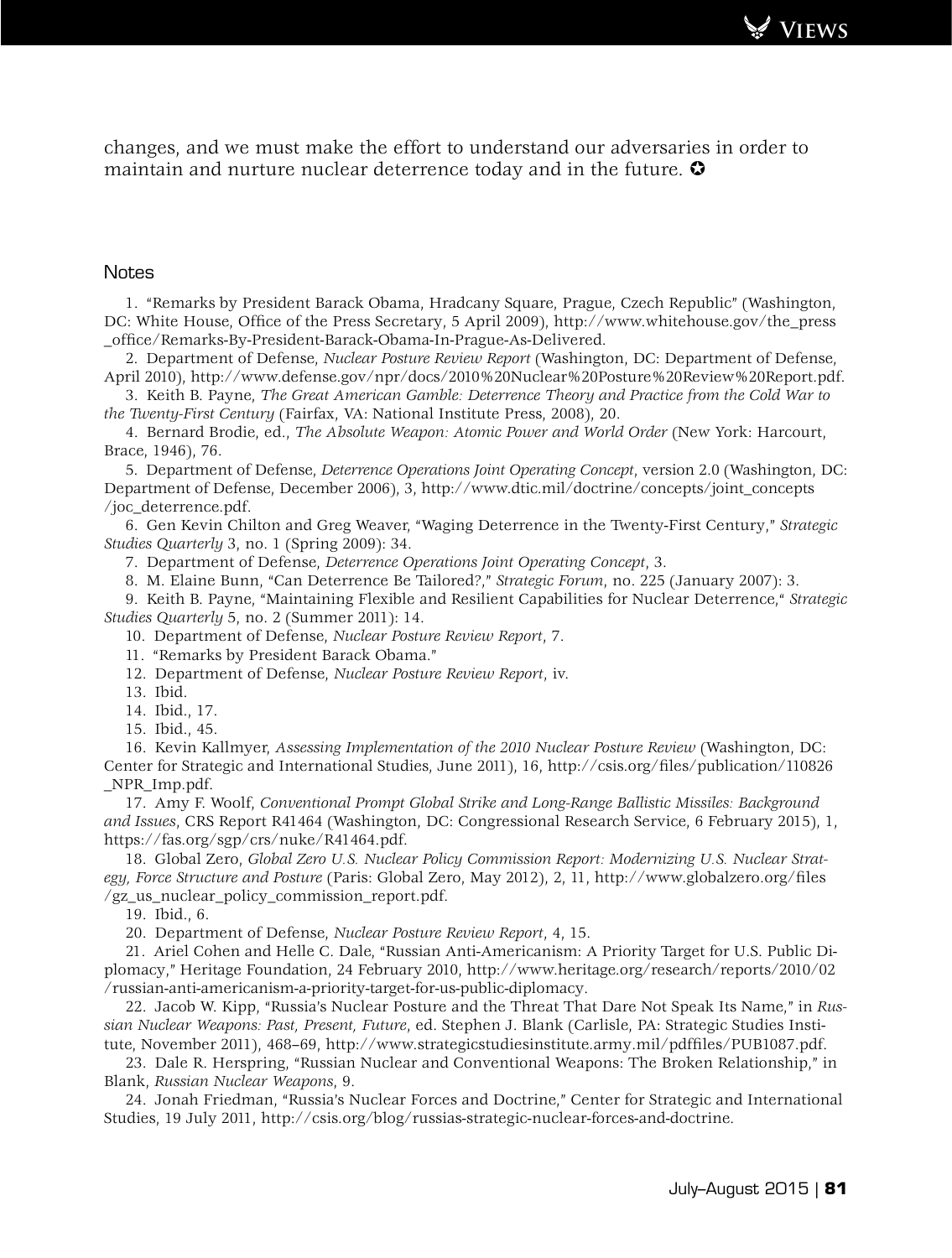25. Dan Gouré, "How Barack Obama's Vision of a Nuclear-Free World Weakens America's Security: Russia, Deterrence, and Missile Defense," Heritage Foundation, 10 September 2010, http://www.heritage .org/research/lecture/russia-deterrence-and-missile-defense.

26. "Russia's New Military Doctrine Lists NATO, US as Major Foreign Threats," RT News, 26 December 2014, http://rt.com/news/217823-putin-russian-military-doctrine/.

27. Gouré, "Barack Obama's Vision."

28. Michael R. Gordon, "U.S. Says Russia Tested Cruise Missile, Violating Treaty," *New York Times*, 28 July 2014, http://www.nytimes.com/2014/07/29/world/europe/us-says-russia-tested-cruise-missile-in -violation-of-treaty.html?  $r=0$ .

29. "Statement by the Secretary General on the INF Treaty," North Atlantic Treaty Organization, 30 July 2014, http://www.nato.int/cps/en/natohq/news\_111823.htm.

30. Greg Botelho and Laura Smith-Spark, "Putin: You Better Not Come After a Nuclear-Armed Russia," *CNN*, 30 August 2014, http://www.cnn.com/2014/08/29/world/europe/ukraine-crisis/index .html?hpt= $hp_t1$ .

31. Sergei L. Loiko, "Russia Says It Has a Right to Put Nuclear Weapons in Crimea," *Los Angeles Times*, 15 December 2014, http://touch.latimes.com/#section/-1/article/p2p-82295028/.

32. Department of Defense, *Nuclear Posture Review Report*, v, 4–7.

33. Sr Col Yao Yunzhu, "China's Perspective on Nuclear Deterrence," *Air and Space Power Journal* 24, no. 1 (Spring 2010): 27–30, http://www.airpower.maxwell.af.mil/airchronicles/apj/apj10/spr10  $/$ aspj\_en\_2010\_1.pdf.

34. Stephanie Spies, "China's Nuclear Policy: (No) First Use?," Center for Strategic and International Studies, 20 October 2011, http://csis.org/blog/chinas-nuclear-policy-no-first-use.

35. James M. Acton, "Debating China's No-First Use Commitment: James Acton Responds," Carnegie Endowment for International Peace, 22 April 2013, http://carnegieendowment.org/2013/04/22 /debating-china-s-no-first-use-commitment-james-acton-responds.

36. Michael S. Chase et al., *China's Incomplete Military Transformation: Assessing the Weaknesses of the People's Liberation Army (PLA)* (Santa Monica, CA: RAND Corporation, February 2015), 123, http:// www.rand.org/content/dam/rand/pubs/research\_reports/RR800/RR893/RAND\_RR893.pdf.

37. Larry M. Wortzel, *China's Nuclear Forces: Operations, Training, Doctrine, Command, Control and Campaign Planning* (Carlisle, PA: Strategic Studies Institute, May 2007), viii.

38. Lora Saalman, *China & the U.S. Nuclear Posture Review* (Beijing: Carnegie-Tsinghua Center for Global Policy, February 2011), 22.

39. Ibid.

40. Gregory Kulacki, *The Chinese Military Updates China's Nuclear Strategy* (Cambridge, MA: Union of Concerned Scientists, March 2015), 1, http://www.ucsusa.org/sites/default/files/attach/2015/03 /chinese-nuclear-strategy-full-report.pdf.

41. Ibid., 4.

42. For a detailed discussion on strategic stability, see Elbridge A. Colby and Michael S. Gerson, eds., *Strategic Stability: Contending Interpretations* (Carlisle Barracks, PA: US Army War College Press, February 2013).

43. Saalman, *China & the U.S. Nuclear Posture Review*, 27.

44. Thomas Fingar and Fan Jishe, "Ties That Bind: Strategic Stability in the U.S.-China Relationship," *Washington Quarterly* 36, no. 4 (Fall 2013): 130, http://fsi.stanford.edu/sites/default/files /TWQ\_13Winter\_Fingar-Jishe.pdf.

45. Saalman, *China & the U.S. Nuclear Posture Review*, 26.

46. For a detailed analysis of Russian treaty violations, see Dr. Mark B. Schneider, *Confirmation of Russian Violation and Circumvention of the INF Treaty*, National Institute Information Series no. 360 (Fairfax, VA: National Institute for Public Policy, February 2014), http://www.nipp.org/wp-content /uploads/2014/11/Confirmation-of-Russian-Violations-of-the-INF-Treaty8.pdf.

47. Baker Spring, "Disarm Now, Ask Questions Later: Obama's Nuclear Weapons Policy," Heritage Foundation, 12 July 2013, http://www.heritage.org/research/reports/2013/07/disarm-now-ask-questions -later-obamas-nuclear-weapons-policy.

48. Patrick M. Morgan, "The State of Deterrence in International Politics Today," *Contemporary Security Policy* 33, no. 1 (April 2012): 85–107.